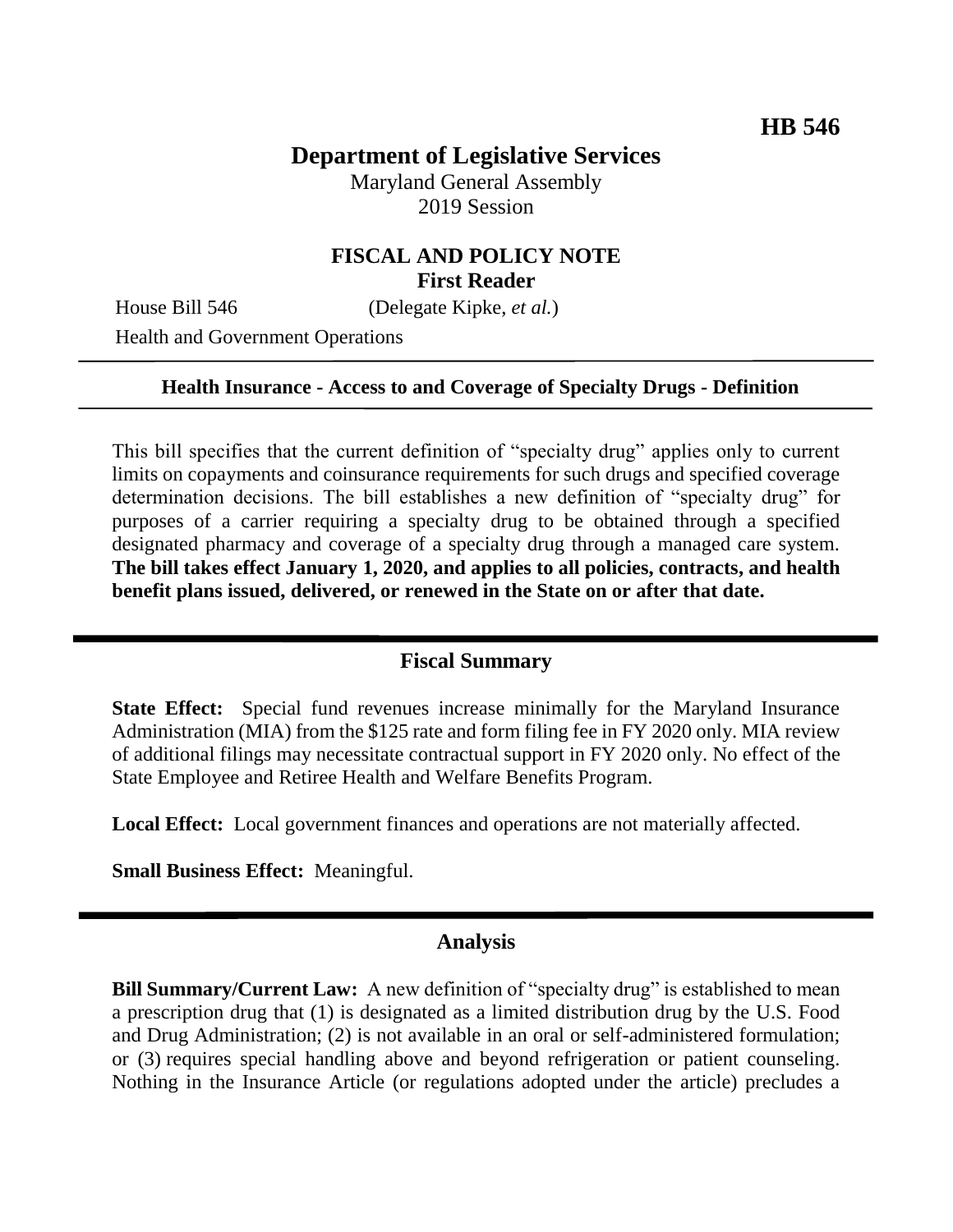carrier from requiring a covered "specialty drug" (new definition) to be obtained through a designated pharmacy or other authorized source or a pharmacy participating in the carrier's network, if the pharmacy meets certain performance standards and accepts the carrier's network reimbursement. A carrier is also permitted to provide coverage for "specialty drugs" (new definition) through a managed care system.

Further, as under current law, a pharmacy registered under § 340B of the federal Public Health Services Act may apply to an entity to be a designated specialty pharmacy for the purpose of enabling the pharmacy's patients with HIV, AIDS, or hepatitis C to receive a specified copayment or coinsurance maximum if the pharmacy is owned by a federally qualified health center that provides integrated and coordinated medical and pharmaceutical services to HIV positive, AIDS, and hepatitis C patients and the prescription drugs are covered "specialty drugs" (new definition) for the treatment of HIV, AIDS, or hepatitis C.

The current law definitions of "specialty drug" and associated terms are recodified in a new section. Under the existing definition, "specialty drug" means a prescription drug that (1) is prescribed for an individual with a complex or chronic medical condition or a rare medical condition; (2) costs \$600 or more for up to a 30-day supply; (3) is not typically stocked at retail pharmacies; and (4) requires a difficult or unusual process of delivery to the patient in the preparation, handling, storage, inventory, or distribution of the drug or requires enhanced patient education, management, or support, beyond that required for traditional dispensing before or after administration of the drug.

"Complex or chronic medical condition" means a physical, behavioral, or developmental condition that may have no known cure, is progressive, or can be debilitating or fatal if left untreated or undertreated, such as multiple sclerosis, hepatitis C, and rheumatoid arthritis. "Rare medical condition" means a disease or condition that affects fewer than 200,000 individuals in the United States or approximately 1 in 1,500 individuals worldwide, such as cystic fibrosis, hemophilia, and multiple myeloma.

Under the bill, the current law definition applies only with respect to the prohibition against a carrier imposing a copayment or coinsurance requirement on a covered "specialty drug" (existing definition) that exceeds \$150 for up to a 30-day supply. This limit must be increased annually to reflect medical care inflation.

Current law regarding a determination by a carrier that a prescription drug is not a specialty drug (existing definition) being a coverage decision for purposes of an appeal is also recodified. If a carrier determines that a prescription drug is not a specialty drug on the basis that it is not prescribed for an individual with a complex or chronic medical condition or a rare medical condition, the Insurance Commissioner may seek advice from an independent review organization or medical expert at the expense of the carrier.